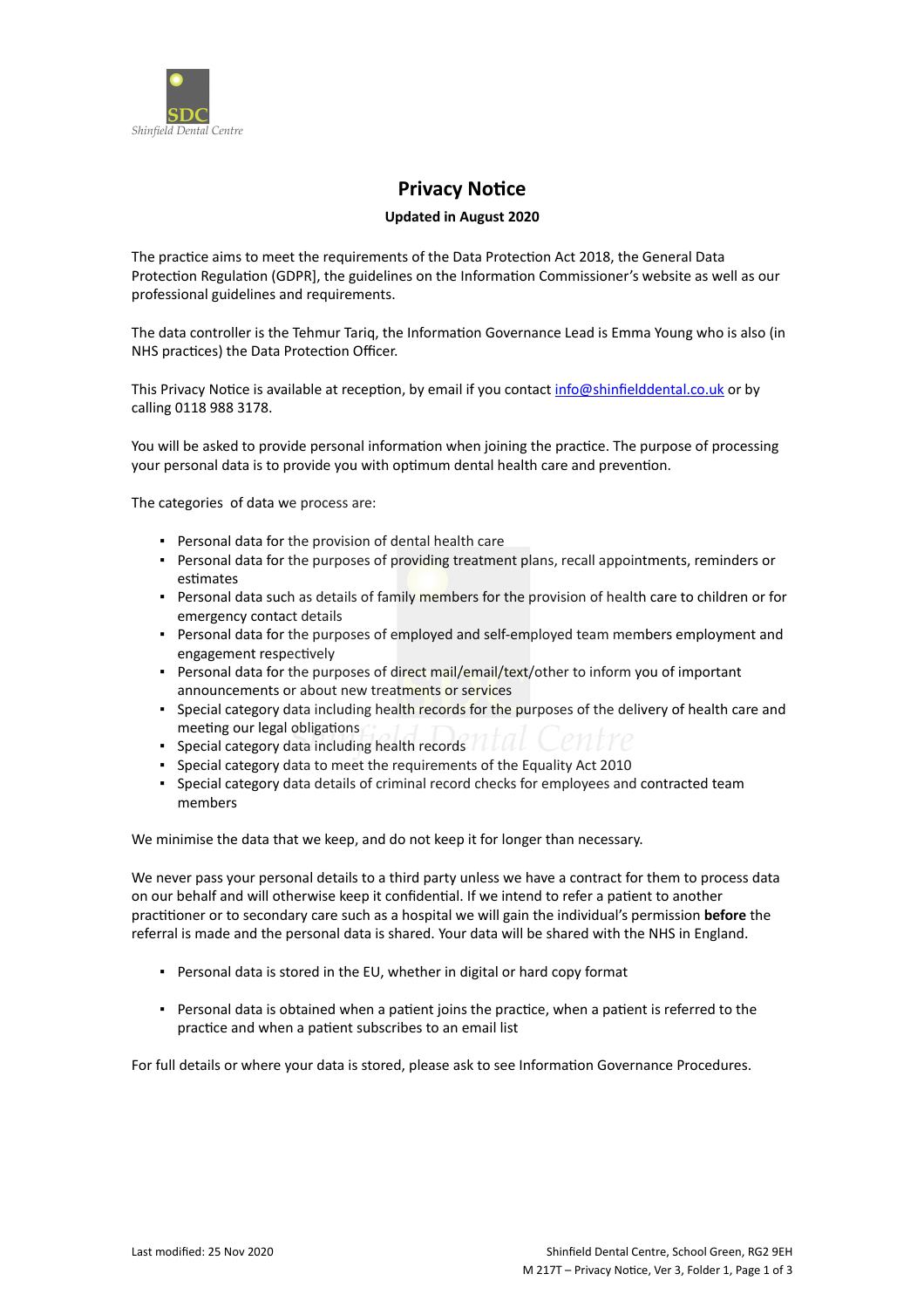

We have established the following lawful bases for processing your data:

Our lawful bases for processing personal data:

- The legitimate interests of the dental practice
- Processing is necessary for the performance of a contract with the data subject or to take steps to enter into a contract
- Consent of the data subject
- To comply with our legal obligations

Our lawful bases for processing special category data:

- Processing is necessary for health care purposes
- Processing necessary for identifying or keeping under review the existence or absence of equality of opportunity or treatment between groups of people with the view to enabling such equality to be promoted or maintained
- We obtain consent of the data subject to process criminal record checks

The reasons we process the data include:

- **To maintain your contemporaneous clinical records**
- To provide you with dental treatment, prevention and oral health advice
- To carry out financial transactions with you
- To manage your NHS dental care treatment
- To send your personal data to the General Dental Council or other authority as required by law
- To communicate with you as and when required including appointment reminders, treatment plans, estimates and other communications about your treatment or the practice
- **To communicate with your next of kin in an emergency**
- If a parent or carer to communicate with you about the person you parent or care for
- To refer you to other dentists or doctors and health professionals as required
- To obtain criminal record disclosures for team members
- For debt recovery
- To continually improve the care and service you receive from us

The personal data we process includes:

Your name, address, gender, date of birth, NHS number, medical history, dental history, family medical history, family contact details, marital status financial details for processing payment, your doctor's details and details of treatment at the practice. We may process more sensitive special category data including ethnicity, race, religion, or sexual orientation so that we can meet our obligations under the Equality Act 2010, or for example to modify treatment to suit your religion and to meet NHS obligations.

The retention period for special data in patient records is a minimum of 10 years and may be longer for complex records or to meet our legal requirements. The retention period for staff records is 6 years. The retention periods for other personal data is 2 years after it was last processed. Details of retention periods are available in the Record Retention procedure available from the practice.

We obtain your personal details when you enquire about our care and service, when you join the practice, when you complete a registration or medical history form and when another practitioner refers you for treatment at our practice. Occasionally patients are referred to us from other official sources such as NHS clinics or hospitals.